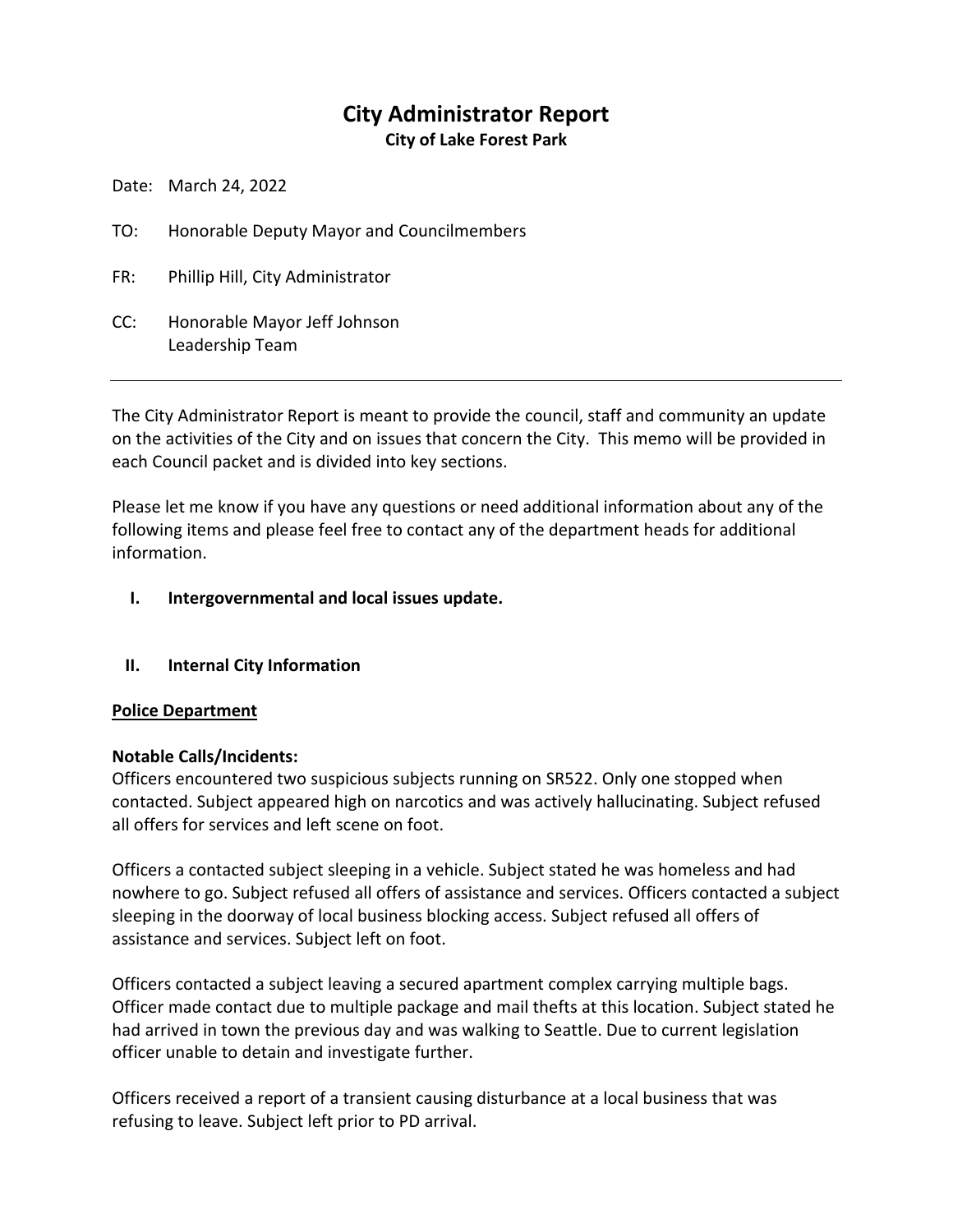Officers responded to out-of-control juvenile who had been armed with a knife after an assault on a parent. Officers deescalated the situation and the juvenile successfully transported to hospital

Officers located a subject attempting to camp in Grace Cole Park. Subject left the area after a warning was given.

Officers contacted subject in parking lot of local business, appearing to have been burning something. The subject has an officer safety caution attached to his name. The subject refused to speak with officers further and left on foot.

Officer discovered multiple instances of recent graffiti on Bothell Way NE. Information was forwarded to Public Works for removal.

Officers were given a note that made threats to harm people. Upon investigation it was determined the note was written by a subject with developmental delays in an effort to get another subject in trouble.

Officers assisted with locating missing suicidal subject who was later transported to hospital for treatment.

Officers located vehicle that had just been involved in a burglary in Bothell. Vehicle refused to stop; officers were unable to pursue.

# **Community**

Sergeant "Red" Parrish supporting Girl Scout Troop 41395 with their cookie sale fundraiser. The troop is using the proceeds to buy new Pjs and underwear for underprivileged kids.



# **Staffing**

Two officers are on medical leave or light duty and cannot be deployed on the road. Two officers continue through their field training program and should be ready to be deployed in April. This currently means 4 officers are not able to be deployed in the field.



**30 Years**! Work anniversary celebrations acknowledge an employee's value, knowledge, and accomplishments, and on March 6, the Lake Forest Park Police Department recognized Lee Freeman, for thirty years of dedicated service to our police department and to our City.

Lee started on March 6, 1992, as a dispatcher, when Lake Forest Park Police Department employed only five full-time patrol officers and a few reserve officers. The city was smaller, and the 911 calls were more sporadic. Lee's

job was to answer 911 calls, dispatch the officers, and complete the proper paperwork. In 2001,